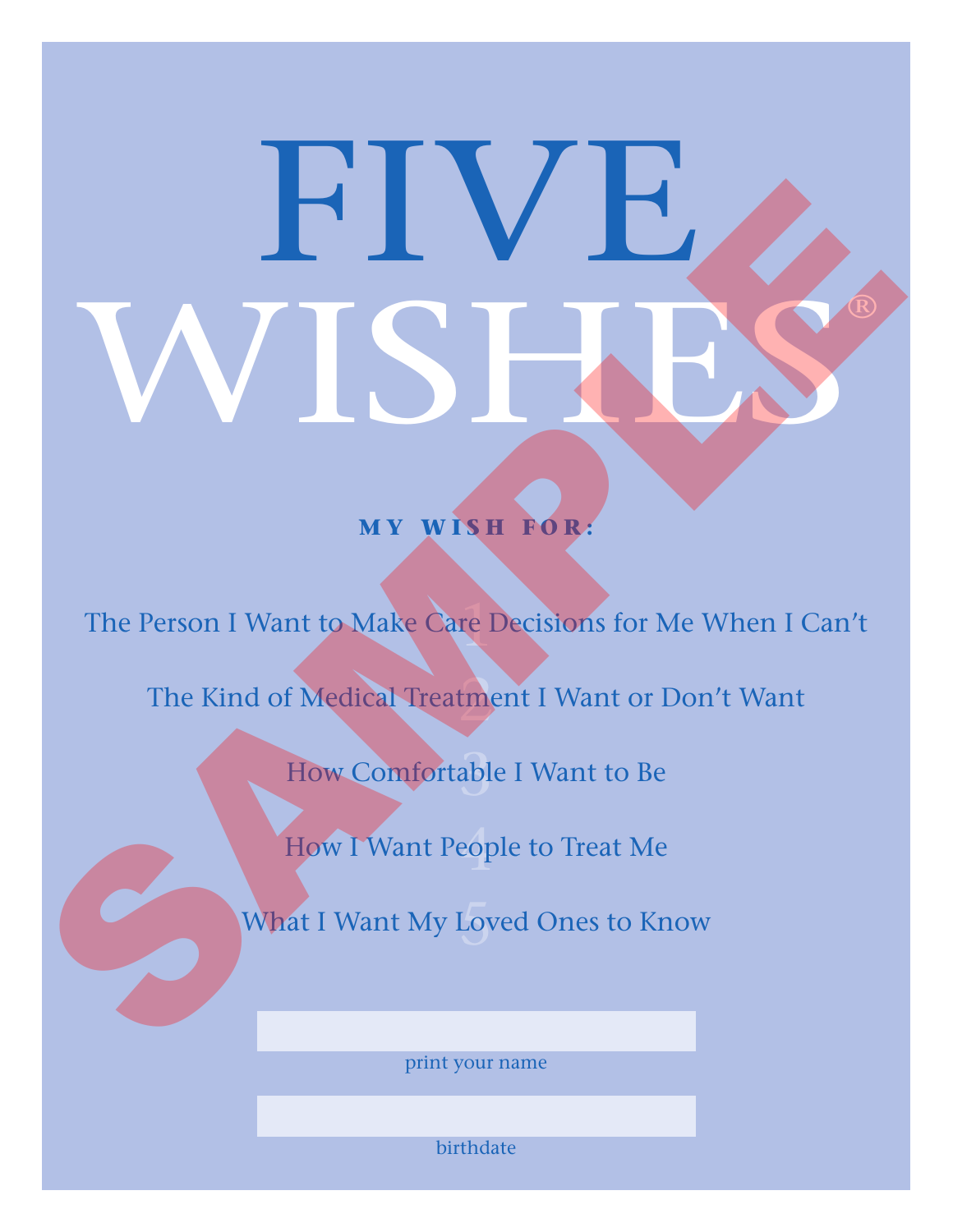## Five Wishes

*T here are many things in life that are out of our hands. This Five* Wishes documents: *Wishes document gives you a way to control something very important—how you are treated if you get seriously ill*. *It is an easy-tocomplete form that lets you say exactly what you want. Once it is filled out and properly signed it is valid under the laws of most states.* There are many things in life that are out of our hands. This Five<br>inportant the computer system is in the two you are treated if you get scributely like its an easy to<br>complete form that lets you are readed if you get scr

#### **What Is Five Wishes?**

Five Wishes is the first living will that talks about your personal, emotional and spiritual needs as well as your medical wishes. It lets you choose the person you want to make health care decisions for you if you are not able to make them for yourself. Five Wishes lets you say exactly how you wish to be

treated if you get seriously ill. It was written with the help of The American Bar Association's Commission on Law and Aging, and the nation's leading experts in end-of-life care. It's also easy to use. All you have to do is check a box, circle a direction, or write a few sentences.

#### **How Five Wishes Can Help You And Your Family**

- It lets you talk with your family, friends and doctor about how you want to be treated if you become seriously ill.
- Your family members will not have to guess what you want. It protects them if you become seriously ill, because

#### **How Five Wishes Began**

For 12 years, Jim Towey worked closely with Mother Teresa, and, for one year, he lived in a hospice she ran in Washington, DC. Inspired by this first-hand experience, Mr. Towey sought a way for patients and their families to plan ahead and to cope with serious illness. The result is Five Wishes and the response to it has been

they won't have to make hard choices without knowing your wishes.

 • You can know what your mom, dad, spouse, or friend wants. You can be there for them when they need you most. You will understand what they really want.

overwhelming. It has been featured on CNN and NBC's Today Show and in the pages of *Time* and *Money* magazines. Newspapers have called Five Wishes the first "living will with a heart and soul." Today, Five Wishes is available in 26 languages.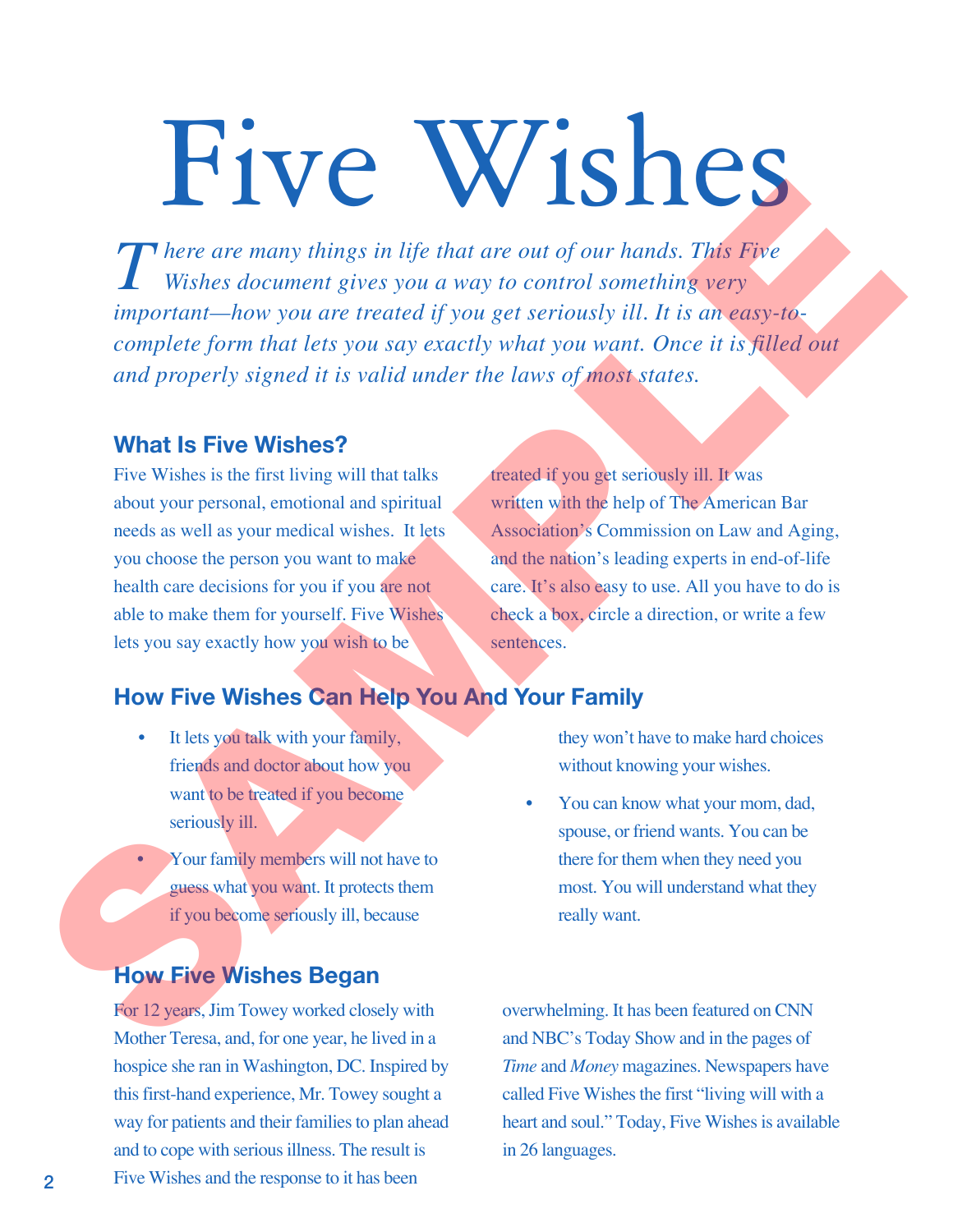#### **Who Should Use Five Wishes**

Five Wishes is for anyone 18 or older married, single, parents, adult children, and friends. More than 15 million people of all ages have already used it. Because it works so well, lawyers, doctors, hospitals and hospices, faith communities, employers, and retiree groups are handing out this document.

#### **Five Wishes States**

If you live in the **District of Columbia** or one of the **42 states** listed below, you can use Five Wishes and have the peace of mind to know that it substantially meets your state's requirements under the law:

Alaska Arizona Arkansas California Colorado **Connecticut** Delaware Florida Georgia Hawaii Idaho

Illinois Iowa Kentucky Louisiana Maine Maryland **Massachusetts** Michigan Minnesota **Mississippi** Missouri

Montana Nebraska Nevada New Jersey New Mexico New York North Carolina North Dakota Oklahoma Pennsylvania Rhode Island

South Carolina South Dakota **Tennessee** Vermont Virginia Washington West Virginia Wisconsin Wyoming

If your state is not one of the 42 states listed here, Five Wishes does not meet the technical requirements in the statutes of your state. So some doctors in your state may be reluctant to honor Five Wishes. However, many people from states not on this list do complete Five Wishes along with their state's legal form. They find that Five Wishes helps them express all that they want and provides a helpful guide to family members, friends, care givers and doctors. Most doctors and health care professionals know they need to listen to your wishes no matter how you express them. marine, signe, particular, and the space of the space of the space of the space of the space of the space of the space of the space of the space of the space of the space of the space of the space of the space of the space

#### **How Do I Change To Five Wishes?**

You may already have a living will or a durable power of attorney for health care. If you want to use Five Wishes instead, all you need to do is fill out and sign a new Five Wishes as directed. As soon as you sign it, it takes away any advance directive you had before. To make sure the right form is used, please do the following:

- Destroy all copies of your old living will or durable power of attorney for health care. Or you can write "revoked" in large letters across the copy you have. Tell your lawyer if he or she helped prepare those old forms for you. *AND*
- Tell your Health Care Agent, family members, and doctor that you have filled out a new Five Wishes. Make sure they know about your new wishes.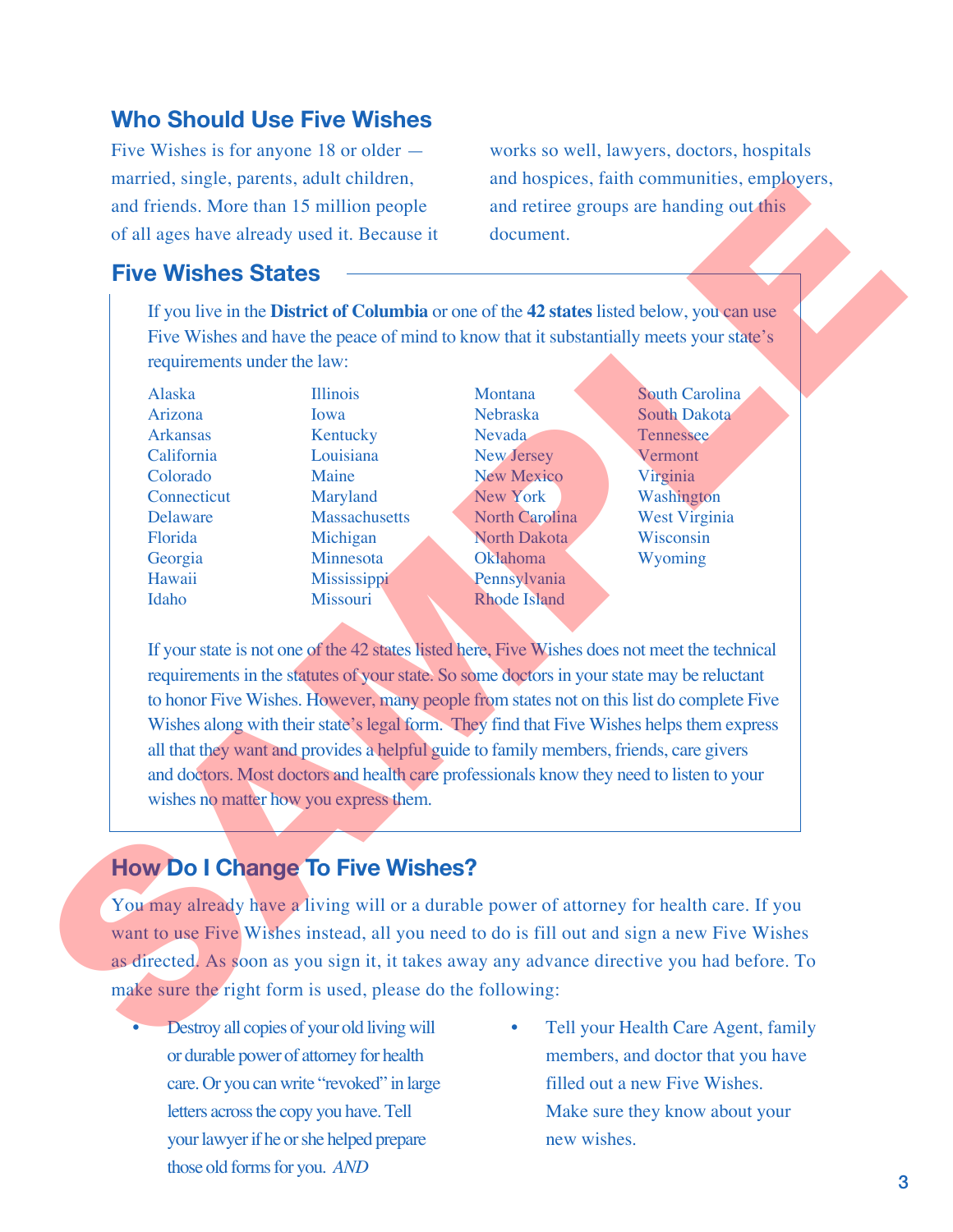

#### **The Person I Want To Make Health Care Decisions For Me When I Can't Make Them For Myself.**

*I decisions, this form names the person I choose to decisions, this form names the person I choose to f I am no longer able to make my own health care make these choices for me. This person will be my Health Care Agent (or other term that may be used in my state, such as proxy, representative, or surrogate). This person will make my health care choices if both of these things happen:*

- *My attending or treating doctor finds I am no longer able to make health care choices, AND*
- *Another health care professional agrees that this is true.*

#### **The Person I Choose As My Health Care Agent Is:**

| $\blacktriangle$ decisions, this form names the person I choose to<br>make these choices for me. This person will be my<br>Health Care Agent (or other term that may be used in<br>my state, such as proxy, representative, or surrogate).<br>This person will make my health care choices if both | longer able to make health care choices, AND<br>Another health care professional agrees that<br>$\bullet$<br>this is true.<br>If my state has a different way of finding that $I$ am not<br>able to make health care choices, then my state's way                                    |
|----------------------------------------------------------------------------------------------------------------------------------------------------------------------------------------------------------------------------------------------------------------------------------------------------|--------------------------------------------------------------------------------------------------------------------------------------------------------------------------------------------------------------------------------------------------------------------------------------|
| of these things happen:                                                                                                                                                                                                                                                                            | should be followed.                                                                                                                                                                                                                                                                  |
| The Person I Choose As My Health Care Agent Is:                                                                                                                                                                                                                                                    |                                                                                                                                                                                                                                                                                      |
| <b>First Choice Name</b>                                                                                                                                                                                                                                                                           | Phone                                                                                                                                                                                                                                                                                |
| <b>Address</b>                                                                                                                                                                                                                                                                                     | City/State/Zip                                                                                                                                                                                                                                                                       |
| If this person is not able or willing to make these choices for me, $OR$ is divorced or legally separated from me,<br>OR this person has died, then these people are my next choices:<br><b>Second Choice Name</b>                                                                                 | <b>Third Choice Name</b>                                                                                                                                                                                                                                                             |
| <b>Address</b>                                                                                                                                                                                                                                                                                     | <b>Address</b>                                                                                                                                                                                                                                                                       |
| City/State/Zip                                                                                                                                                                                                                                                                                     | City/State/Zip                                                                                                                                                                                                                                                                       |
| Phone                                                                                                                                                                                                                                                                                              | Phone                                                                                                                                                                                                                                                                                |
| <b>Picking The Right Person To Be Your Health Care Agent</b>                                                                                                                                                                                                                                       |                                                                                                                                                                                                                                                                                      |
| Choose someone who knows you very well,<br>cares about you, and who can make difficult<br>decisions. A spouse or family member may<br>not be the best choice because they are too<br>emotionally involved. Sometimes they are the<br>best choice. You know best. Choose someone                    | and follow your wishes. Your Health Care<br>Agent should be at least 18 years or older (in<br>Colorado, 21 years or older) and should not be:<br>Your health care provider, including the<br>owner or operator of a health or residential<br>or community care facility serving you. |
| who is able to stand up for you so that your<br>wishes are followed. Also, choose someone who<br>is likely to be nearby so that they can help when                                                                                                                                                 | An employee or spouse of an employee of<br>your health care provider.                                                                                                                                                                                                                |

| <b>Second Choice Name</b> |  | <b>Third Choice Name</b> |
|---------------------------|--|--------------------------|
| <b>Address</b>            |  | <b>Address</b>           |
| City/State/Zip            |  | City/State/Zip           |
| Phone                     |  | Phone                    |

#### **Picking The Right Person To Be Your Health Care Agent**

Choose someone who knows you very well, cares about you, and who can make difficult decisions. A spouse or family member may not be the best choice because they are too emotionally involved. Sometimes they **are** the best choice. You know best. Choose someone who is able to stand up for you so that your wishes are followed. Also, choose someone who is likely to be nearby so that they can help when you need them. Whether you choose a spouse, family member, or friend as your Health Care Agent, make sure you talk about these wishes and be sure that this person agrees to respect

- Your health care provider, including the owner or operator of a health or residential or community care facility serving you.
- An employee or spouse of an employee of your health care provider.
- Serving as an agent or proxy for 10 or more people unless he or she is your spouse or close relative.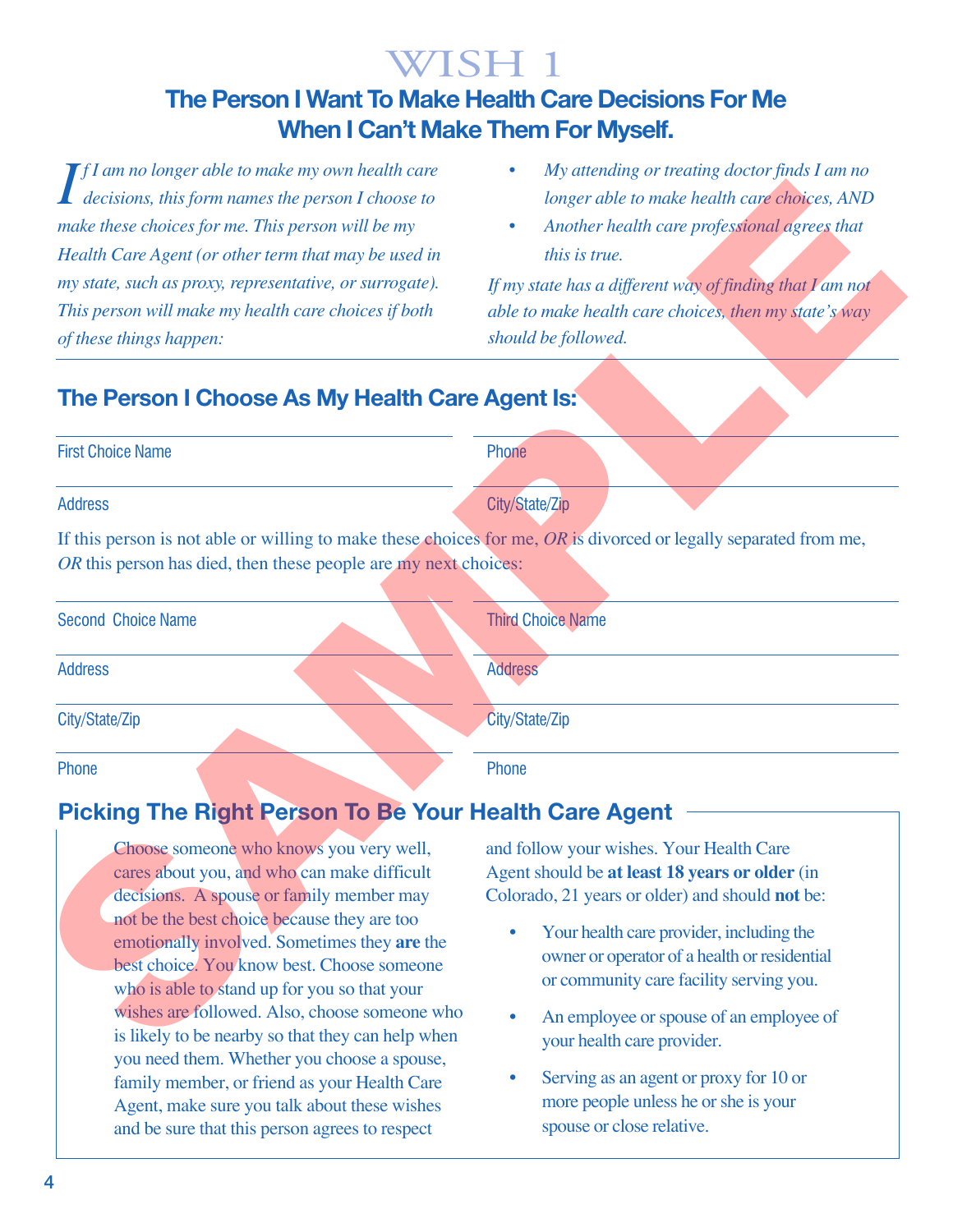*I understand that my Health Care Agent can make health care decisions for me. I want my Agent to be able to do the following:* **(Please cross out anything you don't want your Agent to do that is listed below.)** 

- Make choices for me about my medical care or services, like tests, medicine, or surgery. This care or service could be to find out what my health problem is, or how to treat it. It can also include care to keep me alive. If the treatment or care has already started, my Health Care Agent can keep it going or have it stopped.
- Interpret any instructions I have given in this form or given in other discussions, according to my Health Care Agent's understanding of my wishes and values.
- Consent to admission to an assisted living facility, hospital, hospice, or nursing home for me. My Health Care Agent can hire any kind of health care worker I may need to help me or take care of me. My Agent may also fire a health care worker, if needed. This case of series could be to lind out what any the stars of these tax, my Health Care Agent can include care to be presented to be provide the stars and the stars and scheme of the stars and the stars are the stars and
	- Make the decision to request, take away or not give medical treatments, including artificiallyprovided food and water, and any other treatments to keep me alive.
- See and approve release of my medical records and personal files. If I need to sign my name to get any of these files, my Health Care Agent can sign it for me.
- Move me to another state to get the care I need or to carry out my wishes.
- Authorize or refuse to authorize any medication or procedure needed to help with pain.
- Take any legal action needed to carry out my wishes.
- Donate useable organs or tissues of mine as allowed by law.
	- Apply for Medicare, Medicaid, or other programs or insurance benefits for me. My Health Care Agent can see my personal files, like bank records, to find out what is needed to fill out these forms.
- Listed below are any changes, additions, or limitations on my Health Care Agent's powers.

#### **If I Change My Mind About Having A Health Care Agent, I Will**

\_\_\_\_\_\_\_\_\_\_\_\_\_\_\_\_\_\_\_\_\_\_\_\_\_\_\_\_\_\_\_\_\_\_\_\_\_\_\_\_\_\_\_\_\_\_\_\_\_\_\_\_\_\_\_\_\_\_\_\_\_\_\_\_\_\_\_\_\_\_\_\_\_\_\_\_\_\_ \_\_\_\_\_\_\_\_\_\_\_\_\_\_\_\_\_\_\_\_\_\_\_\_\_\_\_\_\_\_\_\_\_\_\_\_\_\_\_\_\_\_\_\_\_\_\_\_\_\_\_\_\_\_\_\_\_\_\_\_\_\_\_\_\_\_\_\_\_\_\_\_\_\_\_\_\_\_  $\_\_\_\_\_\_\_\_\_$  $\mathcal{L}=\mathcal{L}=\mathcal{L}=\mathcal{L}=\mathcal{L}=\mathcal{L}=\mathcal{L}=\mathcal{L}=\mathcal{L}=\mathcal{L}=\mathcal{L}=\mathcal{L}=\mathcal{L}=\mathcal{L}=\mathcal{L}=\mathcal{L}=\mathcal{L}=\mathcal{L}=\mathcal{L}=\mathcal{L}=\mathcal{L}=\mathcal{L}=\mathcal{L}=\mathcal{L}=\mathcal{L}=\mathcal{L}=\mathcal{L}=\mathcal{L}=\mathcal{L}=\mathcal{L}=\mathcal{L}=\mathcal{L}=\mathcal{L}=\mathcal{L}=\mathcal{L}=\mathcal{L}=\mathcal{$  $\mathcal{L}=\mathcal{L}=\mathcal{L}=\mathcal{L}=\mathcal{L}=\mathcal{L}=\mathcal{L}=\mathcal{L}=\mathcal{L}=\mathcal{L}=\mathcal{L}=\mathcal{L}=\mathcal{L}=\mathcal{L}=\mathcal{L}=\mathcal{L}=\mathcal{L}=\mathcal{L}=\mathcal{L}=\mathcal{L}=\mathcal{L}=\mathcal{L}=\mathcal{L}=\mathcal{L}=\mathcal{L}=\mathcal{L}=\mathcal{L}=\mathcal{L}=\mathcal{L}=\mathcal{L}=\mathcal{L}=\mathcal{L}=\mathcal{L}=\mathcal{L}=\mathcal{L}=\mathcal{L}=\mathcal{$ \_\_\_\_\_\_\_\_\_\_\_\_\_\_\_\_\_\_\_\_\_\_\_\_\_\_\_\_\_\_\_\_\_\_\_\_\_\_\_\_\_\_\_\_\_\_\_\_\_\_\_\_\_\_\_\_\_\_\_\_\_\_\_\_\_\_\_\_\_\_\_\_\_\_\_\_\_\_  $\mathcal{L} = \{ \mathcal{L} \mid \mathcal{L} \text{ and } \mathcal{L} \text{ and } \mathcal{L} \}$ 

- Destroy all copies of this part of the Five Wishes form. *OR*
- Tell someone, such as my doctor or family, that I want to cancel or change my Health Care Agent. *OR*
- Write the word "Revoked" in large letters across the name of each agent whose authority I want to cancel. Sign my name on that page.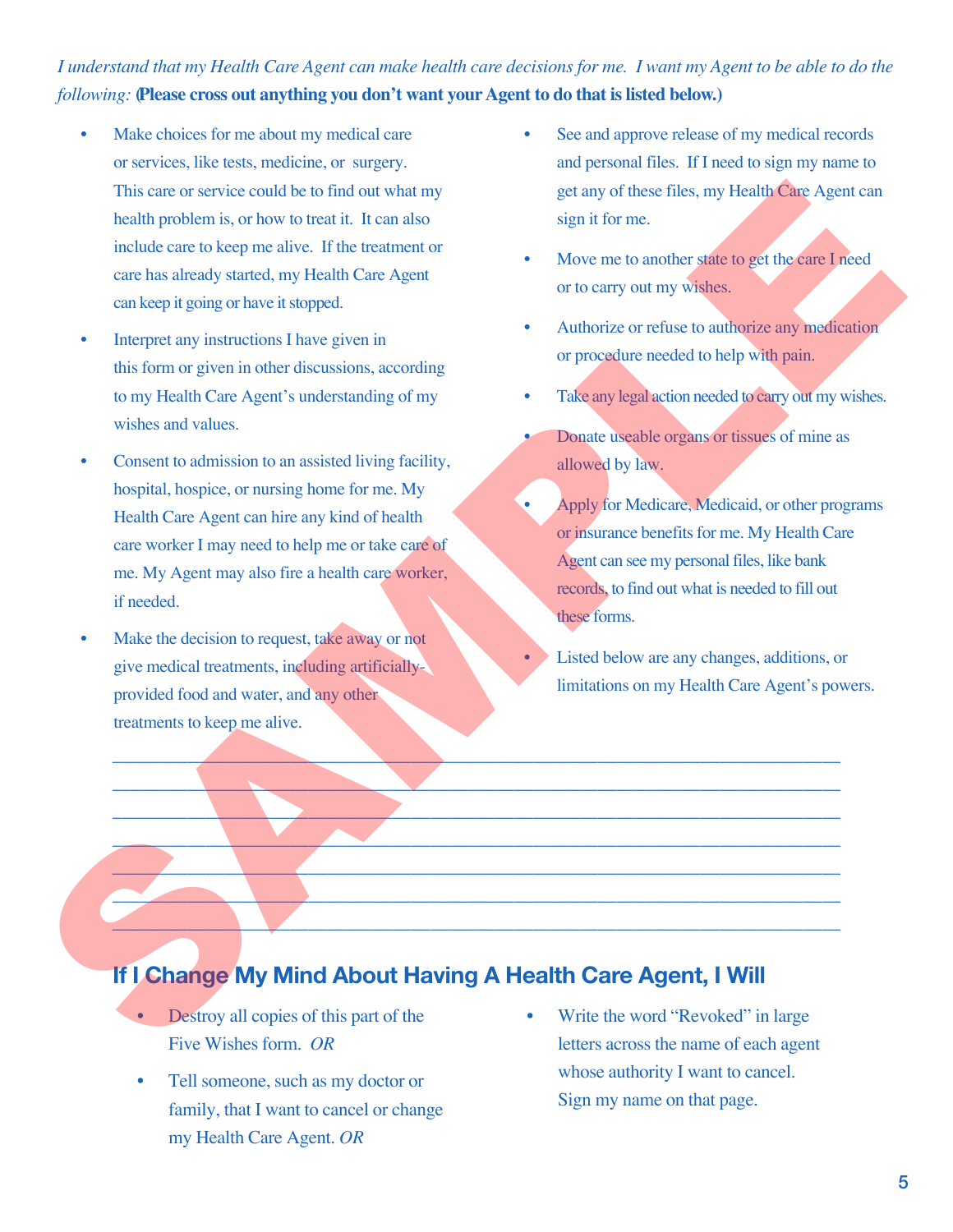#### WISH 2

#### **My Wish For The Kind Of Medical Treatment I Want Or Don't Want.**

\_\_\_\_\_\_\_\_\_\_\_\_\_\_\_\_\_\_\_\_\_\_\_\_\_\_\_\_\_\_\_\_\_\_\_\_\_\_\_\_\_\_\_\_\_\_\_\_\_\_\_\_\_\_\_\_\_\_\_\_\_\_\_\_\_\_\_\_\_\_\_\_\_\_\_\_\_\_\_\_\_\_\_\_\_\_\_\_\_ \_\_\_\_\_\_\_\_\_\_\_\_\_\_\_\_\_\_\_\_\_\_\_\_\_\_\_\_\_\_\_\_\_\_\_\_\_\_\_\_\_\_\_\_\_\_\_\_\_\_\_\_\_\_\_\_\_\_\_\_\_\_\_\_\_\_\_\_\_\_\_\_\_\_\_\_\_\_\_\_\_\_\_\_\_\_\_\_\_ \_\_\_\_\_\_\_\_\_\_\_\_\_\_\_\_\_\_\_\_\_\_\_\_\_\_\_\_\_\_\_\_\_\_\_\_\_\_\_\_\_\_\_\_\_\_\_\_\_\_\_\_\_\_\_\_\_\_\_\_\_\_\_\_\_\_\_\_\_\_\_\_\_\_\_\_\_\_\_\_\_\_\_\_\_\_\_\_\_  $\mathcal{L}_\mathcal{L} = \mathcal{L}_\mathcal{L}$  , where  $\mathcal{L}_\mathcal{L}$  is the contribution of the contribution of the contribution of the contribution of the contribution of the contribution of the contribution of the contribution of the con  $\mathcal{L}=\mathcal{L}=\mathcal{L}=\mathcal{L}=\mathcal{L}=\mathcal{L}=\mathcal{L}=\mathcal{L}=\mathcal{L}=\mathcal{L}=\mathcal{L}=\mathcal{L}=\mathcal{L}=\mathcal{L}=\mathcal{L}=\mathcal{L}=\mathcal{L}=\mathcal{L}=\mathcal{L}=\mathcal{L}=\mathcal{L}=\mathcal{L}=\mathcal{L}=\mathcal{L}=\mathcal{L}=\mathcal{L}=\mathcal{L}=\mathcal{L}=\mathcal{L}=\mathcal{L}=\mathcal{L}=\mathcal{L}=\mathcal{L}=\mathcal{L}=\mathcal{L}=\mathcal{L}=\mathcal{$ 

*I* believe that my life is precious and I deserve to be treated with dignity. When the time comes that <br>I am very sick and am not able to speak for myself, I want the following wishes, and any other *I am very sick and am not able to speak for myself, I want the following wishes, and any other directions I have given to my Health Care Agent, to be respected and followed.*

#### **What You Should Keep In Mind As My Caregiver**

- I do not want to be in pain. I want my doctor to give me enough medicine to relieve my pain, even if that means that I will be drowsy or sleep more than I would otherwise.
- I do not want anything done or omitted by my doctors or nurses with the intention of taking my life.
- I want to be offered food and fluids by mouth, and kept clean and warm.

#### **What "Life-Support Treatment" Means To Me**

Life-support treatment means any medical procedure, device or medication to keep me alive. Life-support treatment includes: medical devices put in me to help me breathe; food and water supplied by medical device (tube feeding); cardiopulmonary resuscitation (CPR); major surgery; blood transfusions; dialysis; antibiotics; *The line of that we wand an on all detective to be treated with dignity. When the time spin side of languary side and an on all detections I have given the any island to speed, for myself, want the dilowing wides, on fro* 

and anything else meant to keep me alive. If I wish to limit the meaning of life-support treatment because of my religious or personal beliefs, I write this limitation in the space below. I do this to make very clear what I want and under what conditions.

#### **In Case Of An Emergency**

If you have a medical emergency and ambulance personnel arrive, they may look to see if you have a **Do Not Resuscitate** form or bracelet. Many states require a person to have a **Do Not Resuscitate** form filled out and

signed by a doctor. This form lets ambulance personnel know that you don't want them to use life-support treatment when you are dying. Please check with your doctor to see if you need to have a **Do Not Resuscitate** form filled out.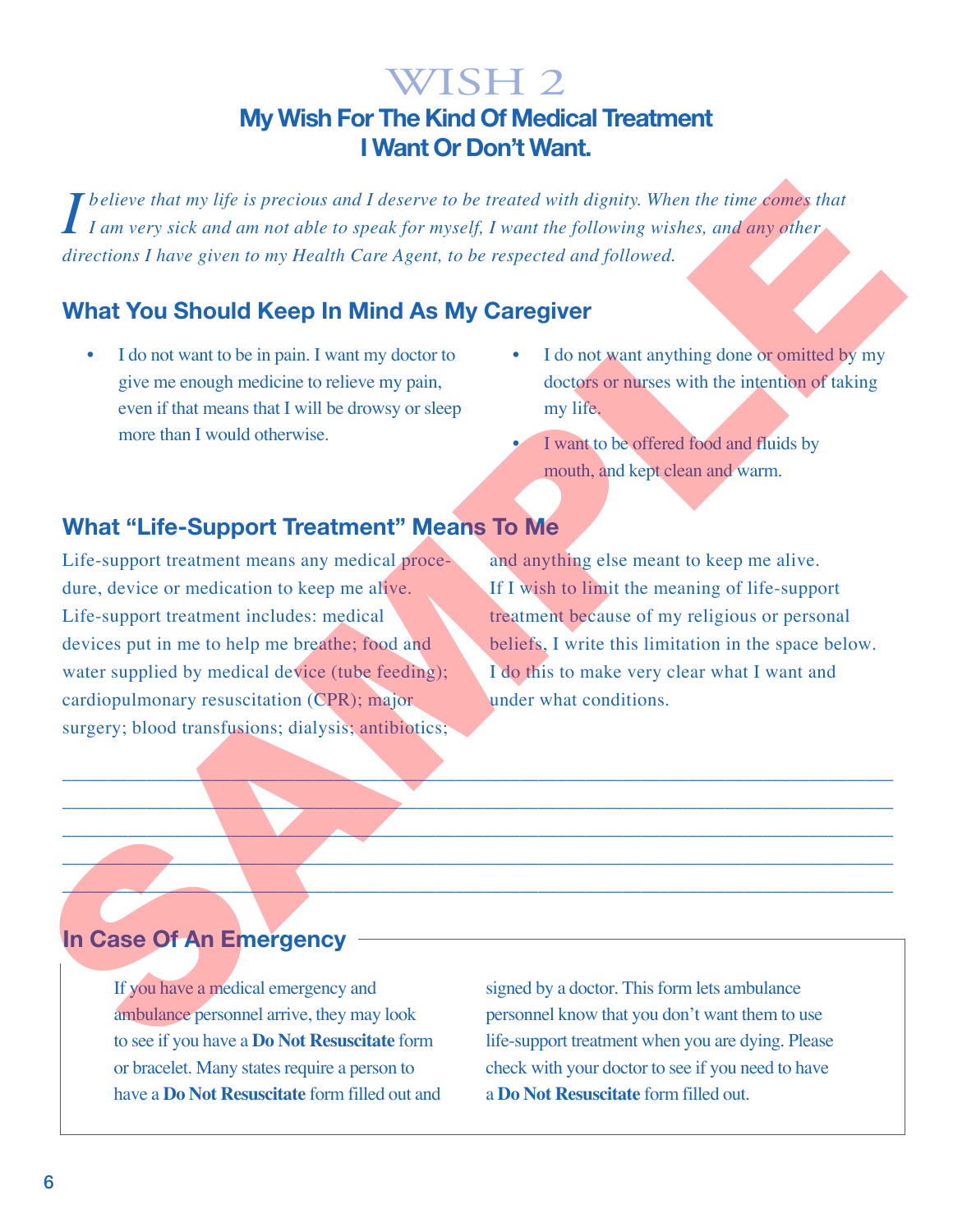*Here is the kind of medical treatment that I want or don't want in the four situations listed below. I want my Health Care Agent, my family, my doctors and other health care providers, my friends and all others to know these directions.*

 $\mathcal{L}=\mathcal{L}=\mathcal{L}=\mathcal{L}=\mathcal{L}=\mathcal{L}=\mathcal{L}=\mathcal{L}=\mathcal{L}=\mathcal{L}=\mathcal{L}=\mathcal{L}=\mathcal{L}=\mathcal{L}=\mathcal{L}=\mathcal{L}=\mathcal{L}=\mathcal{L}=\mathcal{L}=\mathcal{L}=\mathcal{L}=\mathcal{L}=\mathcal{L}=\mathcal{L}=\mathcal{L}=\mathcal{L}=\mathcal{L}=\mathcal{L}=\mathcal{L}=\mathcal{L}=\mathcal{L}=\mathcal{L}=\mathcal{L}=\mathcal{L}=\mathcal{L}=\mathcal{L}=\mathcal{$  $\_$  , and the set of the set of the set of the set of the set of the set of the set of the set of the set of the set of the set of the set of the set of the set of the set of the set of the set of the set of the set of th  $\_$  , and the set of the set of the set of the set of the set of the set of the set of the set of the set of the set of the set of the set of the set of the set of the set of the set of the set of the set of the set of th  $\_$  , and the set of the set of the set of the set of the set of the set of the set of the set of the set of the set of the set of the set of the set of the set of the set of the set of the set of the set of the set of th  $\_$  , and the set of the set of the set of the set of the set of the set of the set of the set of the set of the set of the set of the set of the set of the set of the set of the set of the set of the set of the set of th

#### **Close to death:**

If my doctor and another health care professional both decide that I am likely to die within a short period of time, and life-support treatment would only delay the moment of my death (Choose *one* of the following):

- I want to have life-support treatment.
- $\Box$  I do not want life-support treatment. If it has been started, I want it stopped.
- $\Box$  I want to have life-support treatment if my doctor believes it could help. But I want my doctor to stop giving me life-support treatment if it is not helping my health condition or symptoms.

#### **In A Coma And Not Expected To Wake Up Or Recover:**

If my doctor and another health care professional both decide that I am in a coma from which I am not expected to wake up or recover, and I have brain damage, and lifesupport treatment would only delay the moment of my death (Choose *one* of the following):

- I want to have life-support treatment.
- $\Box$  I do not want life-support treatment. If it has been started, I want it stopped.
- $\Box$  I want to have life-support treatment if my doctor believes it could help. But I want my doctor to stop giving me life-support treatment if it is not helping my health condition or symptoms.

#### **Permanent And Severe Brain Damage And Not Expected To Recover:**

If my doctor and another health care professional both decide that I have permanent and severe brain damage, (for example, I can open my eyes, but I can not speak) or understand) and I am not expected to get better, and life-support treatment would only delay the moment of my death (Choose *one* of the following):

- I want to have life-support treatment.
- $\Box$  I do not want life-support treatment. If it has been started, I want it stopped.
- $\Box$  I want to have life-support treatment if my doctor believes it could help. But I want my doctor to stop giving me life-support treatment if it is not helping my health condition or symptoms.

#### **In Another Condition Under Which I Do Not Wish To Be Kept Alive:**

If there is another condition under which I do not wish to have life-support treatment, I describe it below. In this condition, I believe that the costs and burdens of life-support treatment are too much and not worth the benefits to me. Therefore, in this condition, I do not want life-support treatment. (For example, you may write "end-stage condition." That means that your health has gotten worse. You are not able to take care of yourself in any way, mentally or physically. Life-support treatment will not help you recover. Please leave the space blank if you have no other condition to describe.) Fmy decire and another health care professional bank<br>
decide that I have professional both<br>
decide that I have been and only delay to the will consider a decide that I have permanent and several both<br>
decide that I have b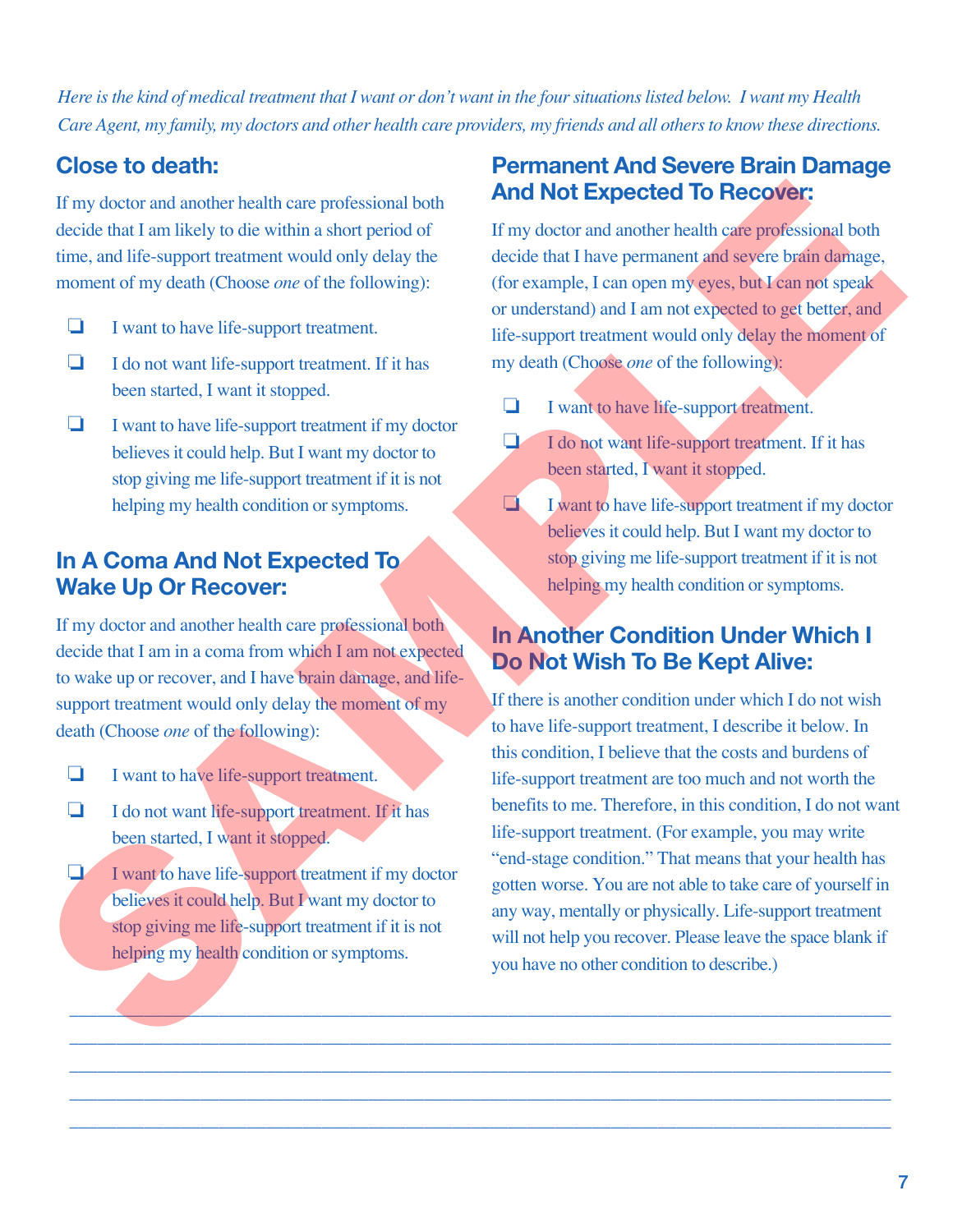*T he next three wishes deal with my personal, spiritual and emotional wishes. They are important to me. I want to be treated with dignity near the end of my life, so I would like people to do the things written in Wishes 3, 4, and 5 when they can be done. I understand that my family, my doctors and other health care providers, my friends, and others may not be able to do these things or are not required by law to do these things. I do not expect the following wishes to place new or added legal duties on my doctors or other health care providers. I also do not expect these wishes to excuse my doctor or other health care providers from giving me the proper care asked for by law.* Final one operation powerful and the state of the state of the state of the state of the state of the state of the state of the state of the state of the state of the state of the state of the state of the state of the sta

#### WISH 3

#### **My Wish For How Comfortable I Want To Be.**

**(Please cross out anything that you don't agree with.)**

- I do not want to be in pain. I want my doctor to give me enough medicine to relieve my pain, even if that means I will be drowsy or sleep more than I would otherwise.
- If I show signs of depression, nausea, shortness of breath, or hallucinations, I want my care givers to do whatever they can to help me.
- I wish to have a cool moist cloth put on my head if I have a fever.
- I want my lips and mouth kept moist to stop dryness.
- I wish to have warm baths often. I wish to be kept fresh and clean at all times.
- I wish to be massaged with warm oils as often as I can be.
- **I** wish to have my favorite music played when possible until my time of death.
	- I wish to have personal care like shaving, nail clipping, hair brushing, and teeth brushing, as long as they do not cause me pain or discomfort.
- I wish to have religious readings and wellloved poems read aloud when I am near death.
	- I wish to know about options for hospice care to provide medical, emotional and spiritual care for me and my loved ones.

### WISH 4

#### **My Wish For How I Want People To Treat Me. (Please cross out anything that you don't agree with.)**

- I wish to have people with me when possible. I want someone to be with me when it seems that death may come at any time.
- I wish to have my hand held and to be talked to when possible, even if I don't seem to respond to the voice or touch of others.
- I wish to have others by my side praying for me when possible.
- I wish to have the members of my faith community told that I am sick and asked to pray for me and visit me.
- I wish to be cared for with kindness and cheerfulness, and not sadness.
- I wish to have pictures of my loved ones in my room, near my bed.
- If I am not able to control my bowel or bladder functions, I wish for my clothes and bed linens to be kept clean, and for them to be changed as soon as they can be if they have been soiled.
- I want to die in my home, if that can be done.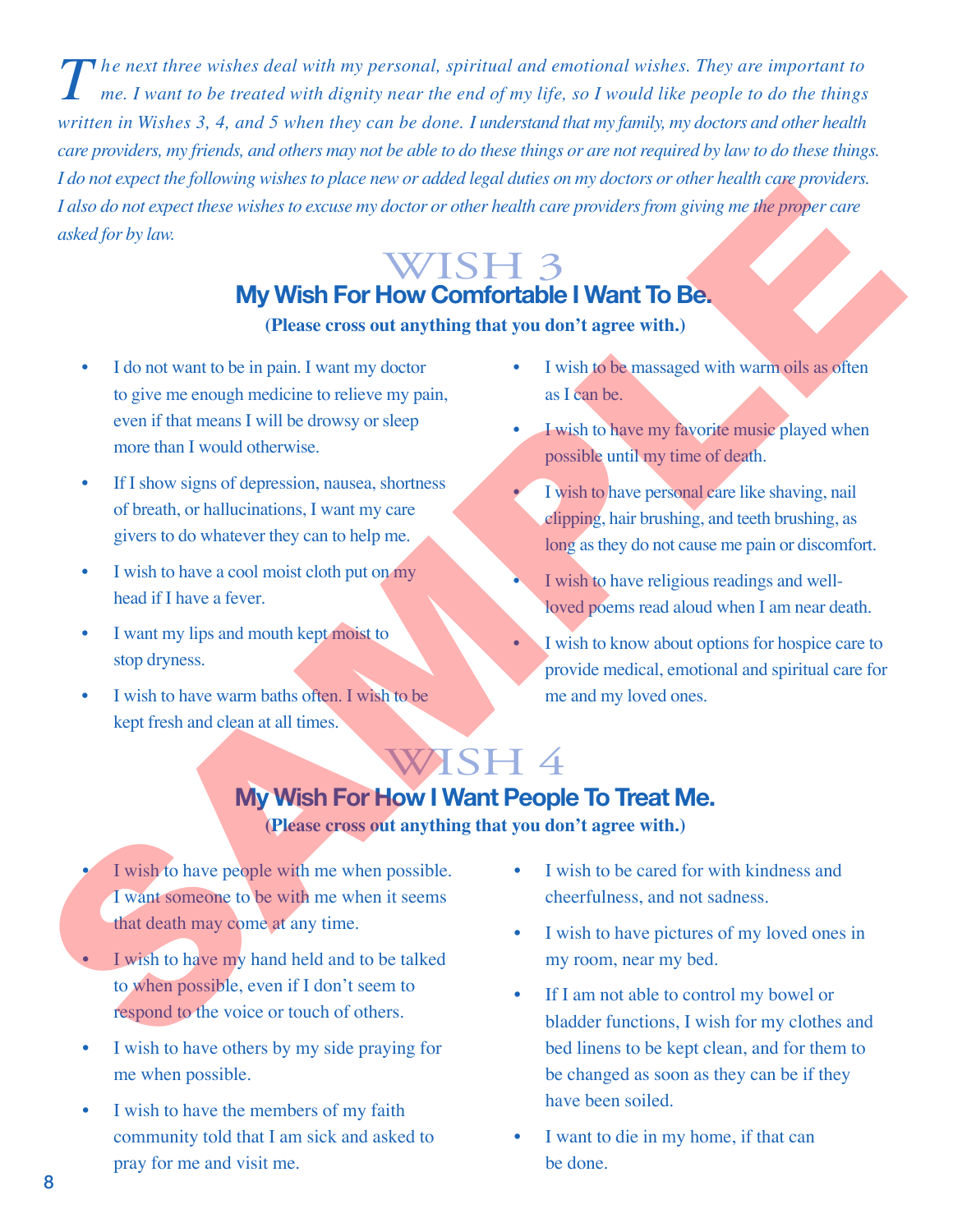#### WISH<sub>5</sub>

#### **My Wish For What I Want My Loved Ones To Know.**

**(Please cross out anything that you don't agree with.)**

- I wish to have my family and friends know that I love them.
- I wish to be forgiven for the times I have hurt my family, friends, and others.
- I wish to have my family, friends and others know that I forgive them for when they may have hurt me in my life.
- I wish for my family and friends to know that I do not fear death itself. I think it is not the end, but a new beginning for me.
- I wish for all of my family members to make peace with each other before my death, if they can.
- I wish for my family and friends to think about what I was like before I became seriously ill. I want them to remember me in this way after my death.
- I wish for my family and friends and caregivers to respect my wishes even if they don't agree with them.
- I wish for my family and friends to look at my dying as a time of personal growth for everyone, including me. This will help me live a meaningful life in my final days.
- I wish for my family and friends to get counseling if they have trouble with my death. I want memories of my life to give them joy and not sorrow.
- After my death, I would like my body to be (circle one): buried or cremated.
- My body or remains should be put in the following location the contract of the contract of the contract of the contract of the contract of the contract of the contract of the contract of the contract of the contract of the contract of the contract of the contrac
- The following person knows my funeral wishes:

If anyone asks how I want to be remembered, please say the following about me:

If there is to be a memorial service for me, I wish for this service to include the following (list music, songs, readings or other specific requests that you have):

 $\mathcal{L} = \{ \mathcal{L} \mid \mathcal{L} \in \mathcal{L} \}$  , where  $\mathcal{L} = \{ \mathcal{L} \mid \mathcal{L} \in \mathcal{L} \}$  , where  $\mathcal{L} = \{ \mathcal{L} \mid \mathcal{L} \in \mathcal{L} \}$ \_\_\_\_\_\_\_\_\_\_\_\_\_\_\_\_\_\_\_\_\_\_\_\_\_\_\_\_\_\_\_\_\_\_\_\_\_\_\_\_\_\_\_\_\_\_\_\_\_\_\_\_\_\_\_\_\_\_\_\_\_\_\_\_\_\_\_\_\_\_\_\_\_\_\_\_\_\_\_\_\_ \_\_\_\_\_\_\_\_\_\_\_\_\_\_\_\_\_\_\_\_\_\_\_\_\_\_\_\_\_\_\_\_\_\_\_\_\_\_\_\_\_\_\_\_\_\_\_\_\_\_\_\_\_\_\_\_\_\_\_\_\_\_\_\_\_\_\_\_\_\_\_\_\_\_\_\_\_\_\_\_\_

 $\mathcal{L}=\{z\in\mathcal{L}^{\mathcal{L}}:z\in\mathcal{L}^{\mathcal{L}}:z\in\mathcal{L}^{\mathcal{L}}:z\in\mathcal{L}^{\mathcal{L}}:z\in\mathcal{L}^{\mathcal{L}}:z\in\mathcal{L}^{\mathcal{L}}:z\in\mathcal{L}^{\mathcal{L}}:z\in\mathcal{L}^{\mathcal{L}}:z\in\mathcal{L}^{\mathcal{L}}:z\in\mathcal{L}^{\mathcal{L}}:z\in\mathcal{L}^{\mathcal{L}}:z\in\mathcal{L}^{\mathcal{L}}:z\in\mathcal{L$  $\mathcal{L} = \{ \mathcal{L} \mid \mathcal{L} \text{ is a constant, } \mathcal{L} \}$  $\mathcal{L}_\mathcal{L} = \mathcal{L}_\mathcal{L}$  , where  $\mathcal{L}_\mathcal{L}$  is the set of the set of the set of the set of the set of the set of the set of the set of the set of the set of the set of the set of the set of the set of the set of th

(Please use the space below for any other wishes. For example, you may want to donate any or all parts of your body when you die. You may also wish to designate a charity to receive memorial contributions. Please attach a separate sheet of paper if you need more space.) Fivish to lave my fomily and friends<br>
throw that Hove then, then the times. They do it agency the finds a source of the propose the specifical state of the propose of the state of the propose of the state of the propose an

 $\_$  , and the set of the set of the set of the set of the set of the set of the set of the set of the set of the set of the set of the set of the set of the set of the set of the set of the set of the set of the set of th  $\_$  , and the state of the state of the state of the state of the state of the state of the state of the state of the state of the state of the state of the state of the state of the state of the state of the state of the  $\_$  , and the state of the state of the state of the state of the state of the state of the state of the state of the state of the state of the state of the state of the state of the state of the state of the state of the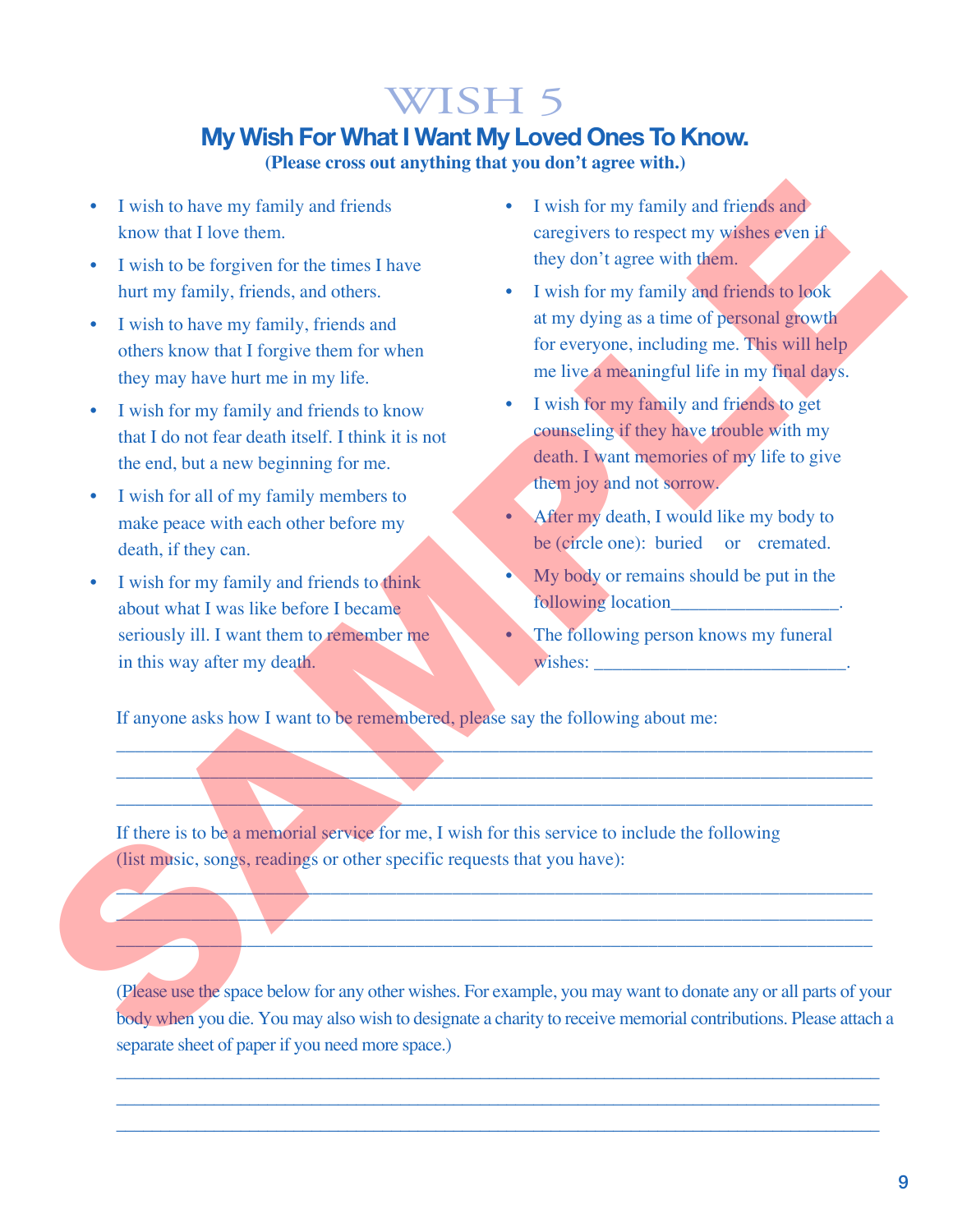#### **Signing The Five Wishes Form**

|                                                                                                                                                                                                                                                                                                                                                                             | my friends, and all others, follow my wishes as communicated by my Health Care Agent (if I have one and he<br>or she is available), or as otherwise expressed in this form. This form becomes valid when I am unable to make<br>decisions or speak for myself. If any part of this form cannot be legally followed, I ask that all other parts of this<br>form be followed. I also revoke any health care advance directives I have made before.                                                  |
|-----------------------------------------------------------------------------------------------------------------------------------------------------------------------------------------------------------------------------------------------------------------------------------------------------------------------------------------------------------------------------|---------------------------------------------------------------------------------------------------------------------------------------------------------------------------------------------------------------------------------------------------------------------------------------------------------------------------------------------------------------------------------------------------------------------------------------------------------------------------------------------------|
| Signature: Management Contractor Contractor Contractor Contractor Contractor Contractor Contractor Contractor                                                                                                                                                                                                                                                               |                                                                                                                                                                                                                                                                                                                                                                                                                                                                                                   |
|                                                                                                                                                                                                                                                                                                                                                                             |                                                                                                                                                                                                                                                                                                                                                                                                                                                                                                   |
| Phone: Date: Date:                                                                                                                                                                                                                                                                                                                                                          |                                                                                                                                                                                                                                                                                                                                                                                                                                                                                                   |
| <b>Witness Statement · (2 witnesses needed):</b>                                                                                                                                                                                                                                                                                                                            | I, the witness, declare that the person who signed or acknowledged this form (hereafter "person") is personally known to                                                                                                                                                                                                                                                                                                                                                                          |
| appears to be of sound mind and under no duress, fraud, or undue influence.                                                                                                                                                                                                                                                                                                 | me, that he/she signed or acknowledged this [Health Care Agent and/or Living Will form(s)] in my presence, and that he/she                                                                                                                                                                                                                                                                                                                                                                        |
| I also declare that I am over 18 years of age and am NOT:                                                                                                                                                                                                                                                                                                                   |                                                                                                                                                                                                                                                                                                                                                                                                                                                                                                   |
| • The individual appointed as (agent/proxy/<br>surrogate/patient advocate/representative) by<br>this document or his/her successor,<br>• The person's health care provider, including<br>owner or operator of a health, long-term care,<br>or other residential or community care facility<br>serving the person,<br>• An employee of the person's health care<br>provider, | • Financially responsible for the person's<br>health care,<br>• An employee of a life or health insurance<br>provider for the person,<br>• Related to the person by blood, marriage, or<br>adoption, and,<br>• To the best of my knowledge, a creditor of the<br>person or entitled to any part of his/her estate<br>under a will or codicil, by operation of law.<br>(Some states may have fewer rules about who may be a witness. Unless you know your state's rules, please follow the above.) |
|                                                                                                                                                                                                                                                                                                                                                                             |                                                                                                                                                                                                                                                                                                                                                                                                                                                                                                   |
| Signature of Witness #1                                                                                                                                                                                                                                                                                                                                                     | Signature of Witness #2                                                                                                                                                                                                                                                                                                                                                                                                                                                                           |
| <b>Printed Name of Witness</b>                                                                                                                                                                                                                                                                                                                                              | <b>Printed Name of Witness</b>                                                                                                                                                                                                                                                                                                                                                                                                                                                                    |
| <b>Address</b>                                                                                                                                                                                                                                                                                                                                                              | <b>Address</b>                                                                                                                                                                                                                                                                                                                                                                                                                                                                                    |
| <b>Phone</b>                                                                                                                                                                                                                                                                                                                                                                | Phone                                                                                                                                                                                                                                                                                                                                                                                                                                                                                             |
|                                                                                                                                                                                                                                                                                                                                                                             | Notarization • Only required for residents of Missouri, North Carolina, South Carolina and West Virginia                                                                                                                                                                                                                                                                                                                                                                                          |
| If you live in Missouri, only your signature<br>should be notarized.                                                                                                                                                                                                                                                                                                        | If you live in North Carolina, South Carolina or West Virginia,<br>$\bullet$<br>you should have your signature, and the signatures of your<br>witnesses, notarized.                                                                                                                                                                                                                                                                                                                               |
| <b>STATE OF_</b>                                                                                                                                                                                                                                                                                                                                                            |                                                                                                                                                                                                                                                                                                                                                                                                                                                                                                   |

| In this | $day$ of | $20^{\circ}$ |
|---------|----------|--------------|

| If you live in North Carolina, South Carolina or West Virgin |
|--------------------------------------------------------------|
| you should have your signature, and the signatures of your   |
| witnesses, notarized.                                        |

| On this | $day \circ f$ | the said |  |
|---------|---------------|----------|--|

\_\_\_\_\_\_\_\_\_\_\_\_\_\_\_\_\_\_\_\_\_\_\_\_\_\_\_\_\_\_\_, and \_\_\_\_\_\_\_\_\_\_\_\_\_\_\_\_\_\_\_\_\_\_\_\_\_\_\_\_\_\_, known to me (or satisfactorily proven) to be the person named in the

foregoing instrument and witnesses, respectively, personally appeared before me, a Notary Public, within and for the State and County aforesaid, and acknowledged that they freely and voluntarily executed the same for the purposes stated therein.

My Commission Expires: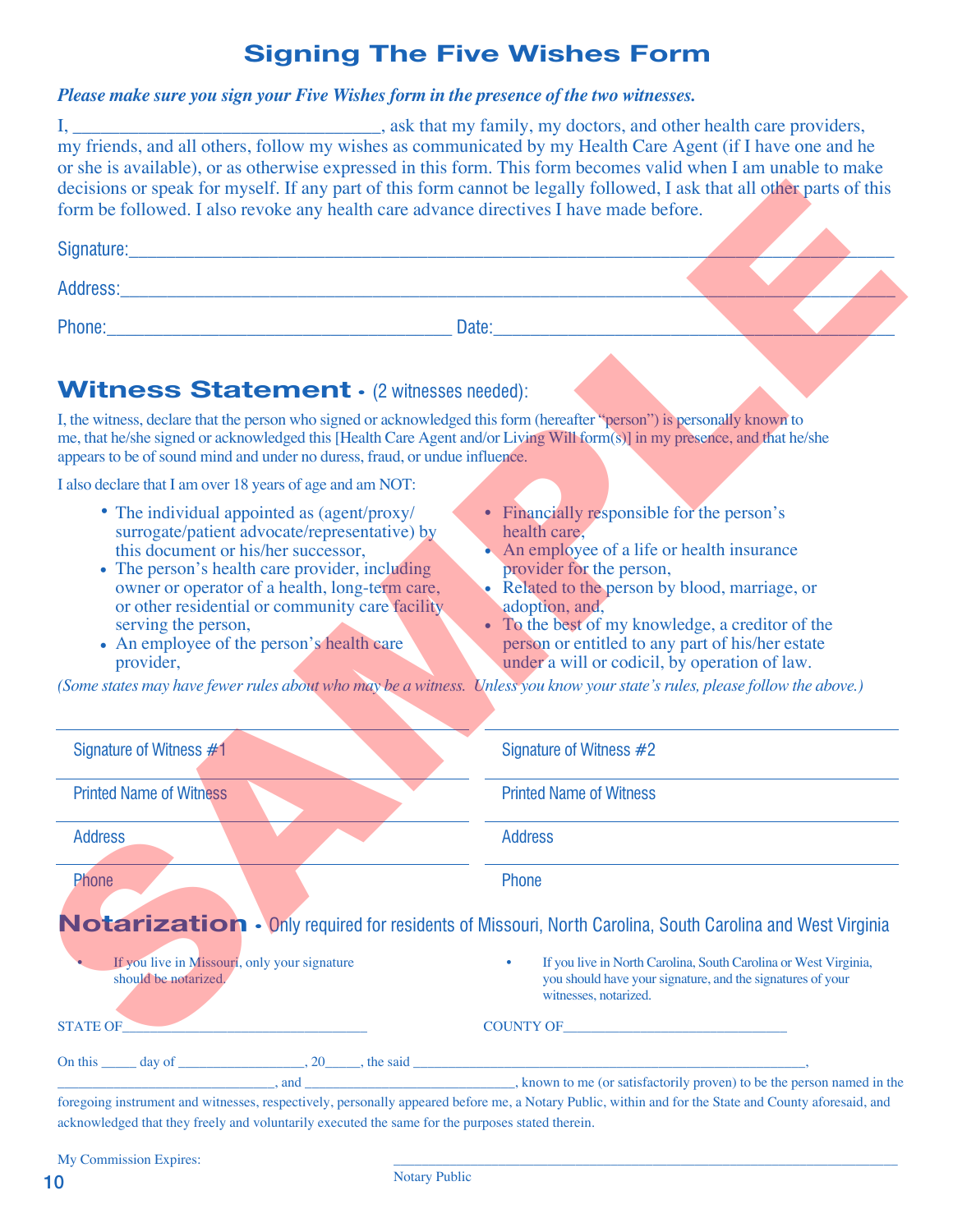#### **What To Do After You Complete Five Wishes**

- Make sure you sign and witness the form just the way it says in the directions. Then your Five Wishes will be legal and valid. •
- Talk about your wishes with your health care agent, family members and others who care about you. Give them copies of your completed Five Wishes. •
- Keep the original copy you signed in a special place in your home. Do NOT put it in a safe deposit box. Keep it nearby so that someone can find it when you need it. •
- Fill out the wallet card below. Carry it with you. That way people will know where you keep your Five Wishes. •
- Talk to your doctor during your next office visit. Give your doctor a copy of your Five Wishes. Make sure it is put in your medical record. Be sure your doctor understands your wishes and is willing to follow them. Ask him or her to tell other doctors who treat you to honor them. •
- If you are admitted to a hospital or nursing home, take a copy of your Five Wishes with you. Ask that it be put in your medical record. •
- I have given the following people copies of my completed Five Wishes: •

|  | <b>Five Wishes Wallet Card</b>                 |  |
|--|------------------------------------------------|--|
|  | $0.1$ . The contract of the contract of $\sim$ |  |

| Talk about your wishes with your health care<br>agent, family members and others who care<br>about you. Give them copies of your                                                                                                                                                                                               | sure your doctor understands your wishes and<br>is willing to follow them. Ask him or her to tell<br>other doctors who treat you to honor them.                                                                                                                                                                                                                                                                                                                                                                                                                                                                   |
|--------------------------------------------------------------------------------------------------------------------------------------------------------------------------------------------------------------------------------------------------------------------------------------------------------------------------------|-------------------------------------------------------------------------------------------------------------------------------------------------------------------------------------------------------------------------------------------------------------------------------------------------------------------------------------------------------------------------------------------------------------------------------------------------------------------------------------------------------------------------------------------------------------------------------------------------------------------|
| completed Five Wishes.<br>Keep the original copy you signed in a<br>special place in your home. Do NOT put<br>it in a safe deposit box. Keep it nearby so<br>that someone can find it when you need it.<br>Fill out the wallet card below. Carry it with<br>you. That way people will know where you<br>keep your Five Wishes. | If you are admitted to a hospital or nursing home,<br>take a copy of your Five Wishes with you. Ask<br>that it be put in your medical record.<br>I have given the following people copies of my<br>completed Five Wishes:                                                                                                                                                                                                                                                                                                                                                                                         |
| <b>Residents of WISCONSIN must attach the WISCONSIN notice statement to Five Wishes.</b><br>More information and the notice statement are available at www.agingwithdignity.org or 1-888-594-7437.                                                                                                                             |                                                                                                                                                                                                                                                                                                                                                                                                                                                                                                                                                                                                                   |
| NORTH DAKOTA, SOUTH CAROLINA, and VERMONT Must Follow Special Witnessing Rules.                                                                                                                                                                                                                                                | Residents of Institutions In CALIFORNIA, CONNECTICUT, DELAWARE, GEORGIA, NEW YORK,                                                                                                                                                                                                                                                                                                                                                                                                                                                                                                                                |
| please contact a social worker or patient advocate at your institution.<br>from time to time. If you have a specific question or problem, talk to a medical or legal professional for advice.<br><b>Five Wishes Wallet Card</b>                                                                                                | If you live in certain institutions (a nursing home, other licensed long term care facility, a home for the mentally<br>retarded or developmentally disabled, or a mental health institution) in one of the states listed above, you may<br>have to follow special "witnessing requirements" for your Five Wishes to be valid. For further information,<br>Five Wishes is meant to help you plan for the future. It is not meant to give you legal advice. It does not try to answer all<br>questions about anything that could come up. Every person is different, and every situation is different. Laws change |
| <b>Important Notice to Medical Personnel:</b><br>I have a Five Wishes Advance Directive.                                                                                                                                                                                                                                       | My primary care physician is:                                                                                                                                                                                                                                                                                                                                                                                                                                                                                                                                                                                     |
| <b>Signature</b><br>Please consult this document and/or my Health Care<br>Agent in an emergency. My Agent is:<br><b>Name</b>                                                                                                                                                                                                   | Name<br>City/State/Zip<br><b>Address</b><br>Phone<br>My document is located at:                                                                                                                                                                                                                                                                                                                                                                                                                                                                                                                                   |

Cut Out Card, Fold and Laminate for Safekeeping